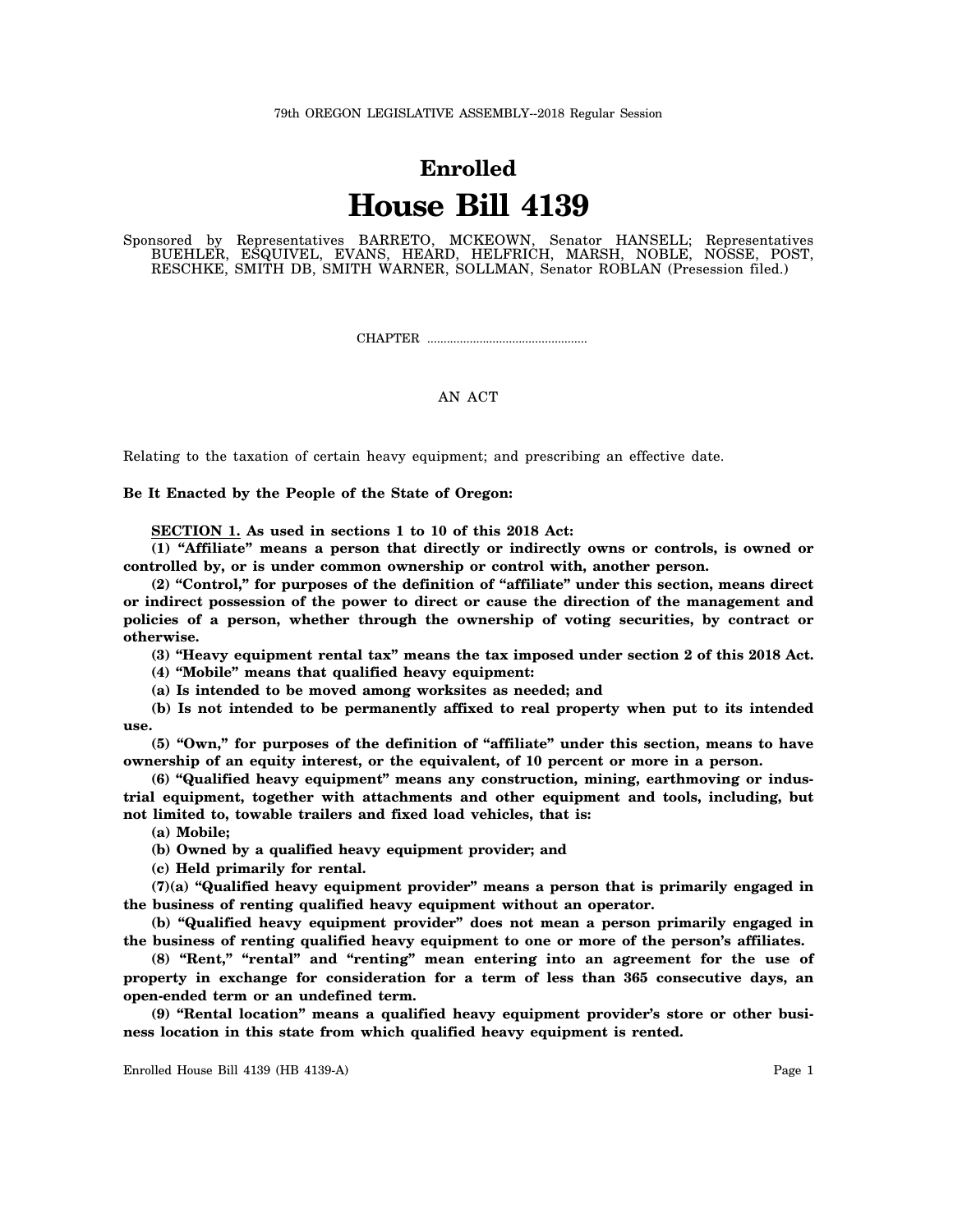**(10) "Rental price" means the rental charge for qualified heavy equipment, net of any invoice credits provided to the renter. "Rental price" does not include delivery and pickup fees, damage waivers or environmental mitigation fees.**

**SECTION 2. (1) A tax of two percent is imposed on the rental price received for any qualified heavy equipment.**

**(2) The tax imposed under this section shall be collected by the qualified heavy equipment provider from the renter at the time that the rental of the qualified heavy equipment is made.**

**(3) Qualified heavy equipment is exempt from any and all ad valorem property taxes if rental of the qualified heavy equipment is subject to taxation under this section.**

**(4) Notwithstanding ORS 315.037, the exemption granted under subsection (3) of this section does not have a maximum term.**

**SECTION 3. (1) Every qualified heavy equipment provider shall register with the Department of Revenue in the form and manner prescribed by the department no later than December 15 immediately preceding the beginning of the next property tax year by certifying that the provider is engaged in the line of business described in section 1 (7) of this 2018 Act.**

**(2) Every qualified heavy equipment provider shall keep records, render statements and comply with rules adopted by the department with respect to the heavy equipment rental tax. The records and statements required by this section must be sufficient to show whether there is a tax liability under section 2 of this 2018 Act.**

**SECTION 4. (1) Every qualified heavy equipment provider that rents out qualified heavy equipment is responsible for collecting the heavy equipment rental tax and shall file a return with the Department of Revenue, on or before the last day of the month following the end of each calendar quarter, reporting the amount of tax due during the quarter. The department shall prescribe the form and manner of the return required by this section, provided that the form shall require the qualified heavy equipment provider to report, for each county in the state, the aggregate rental prices and taxes collected for qualified heavy equipment rented out from each of its rental locations in the county during the applicable calendar quarter. The rules of the department shall require that returns be made under penalties for false swearing.**

**(2) When a return is required under subsection (1) of this section, the qualified heavy equipment provider required to make the return shall remit the tax due to the department at the time fixed for filing the return.**

**SECTION 5. If the amount paid by a qualified heavy equipment provider to the Department of Revenue under section 4 of this 2018 Act exceeds the amount of tax payable, the department shall refund the amount of the excess. A refund may not be made to a qualified heavy equipment provider that fails to claim the refund within two years after the due date for filing the return to which the claim for refund relates.**

**SECTION 6. (1) Every qualified heavy equipment provider is deemed to hold the amount of heavy equipment rental taxes collected in trust for the State of Oregon and for payment to the Department of Revenue in the manner and at the time provided under section 4 of this 2018 Act.**

**(2) At any time the qualified heavy equipment provider fails to remit any amount of heavy equipment rental taxes deemed to be held in trust for the State of Oregon, the department may enforce collection by the issuance of a distraint warrant for the collection of the delinquent amount and all penalties, interest and collection charges accrued on the delinquent amount. The warrant shall be issued, docketed and proceeded upon in the same manner and shall have the same force and effect as warrants for the collection of delinquent income taxes.**

**SECTION 7. (1) Unless the context requires otherwise, the provisions of ORS chapters 305, 314 and 316 governing the audit and examination of reports and returns, confidentiality of reports and returns, determination of deficiencies, assessments, claims for refunds, pen-**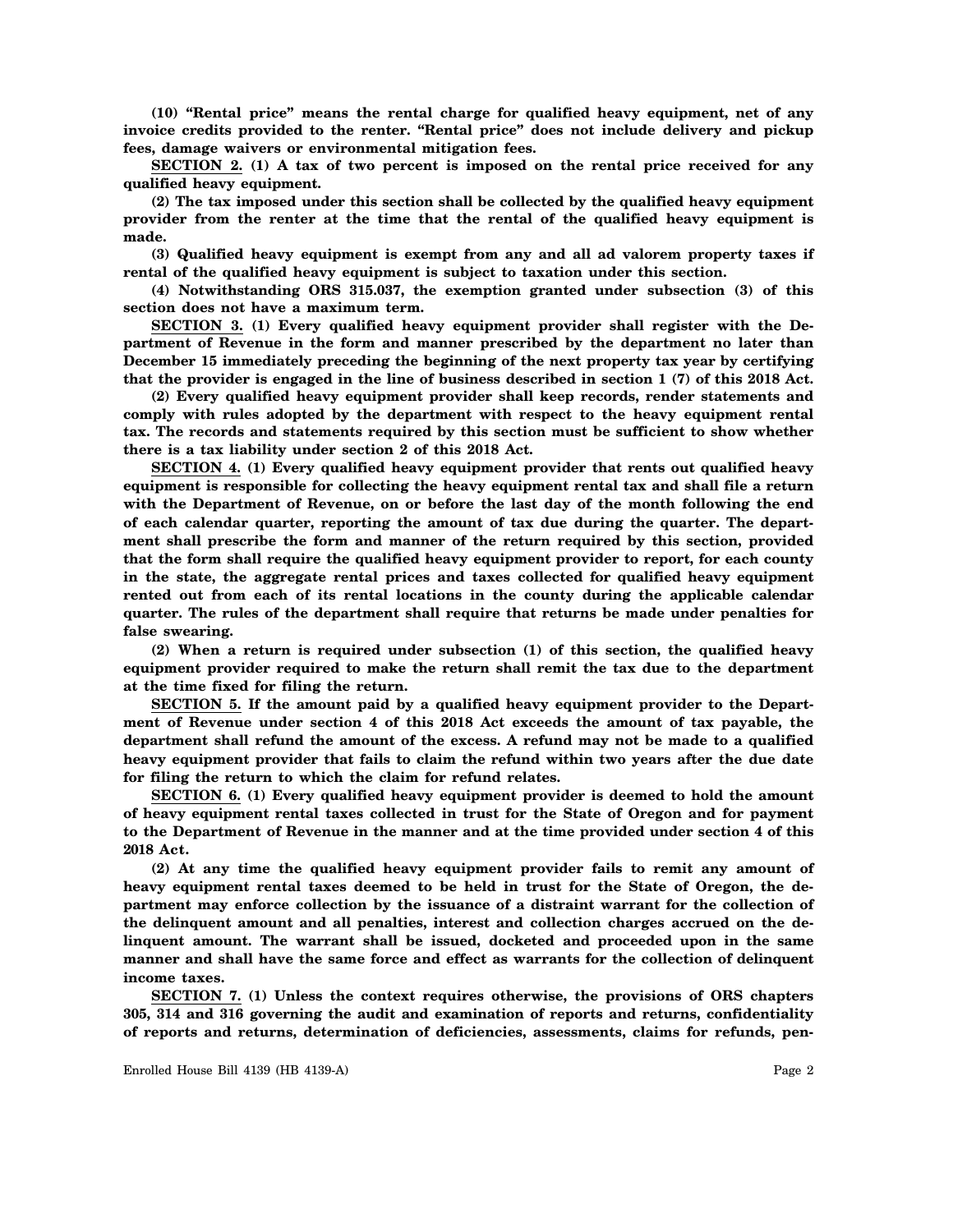**alties, interest, jeopardy assessments, warrants, conferences and appeals to the Oregon Tax Court, and related procedures, apply to sections 1 to 10 of this 2018 Act as if the heavy equipment rental tax were a tax imposed upon or measured by net income. The provisions apply to the taxpayer liable for the tax and to any qualified heavy equipment provider required to collect the tax.**

**(2) Any amount collected and required to be remitted to the Department of Revenue is considered a tax upon the qualified heavy equipment provider required to collect the tax and the qualified heavy equipment provider is considered a taxpayer.**

**SECTION 8. (1) All moneys received by the Department of Revenue pursuant to sections 1 to 10 of this 2018 Act, and any interest on the moneys, shall be paid to the State Treasurer to be held in a suspense account established under ORS 293.445.**

**(2)(a) After the payment of refunds:**

**(A) Moneys necessary to reimburse the department for the actual costs incurred by the department in administering the heavy equipment rental tax, not to exceed five percent of heavy equipment rental tax collections, are continuously appropriated to the department; and**

**(B) An amount equal to two percent of the gross moneys received shall be transferred pro rata to counties that do not receive a transfer of moneys under paragraph (b) of this subsection.**

**(b) After deduction for the amounts described in paragraph (a) of this subsection, the balance of the moneys received shall be transferred to the treasurer of each county according to the share of the moneys that are attributable to qualified heavy equipment rented out from rental locations in the county.**

**(3) Each county treasurer shall:**

**(a) Deposit the moneys received from the department under subsection (2) of this section in the unsegregated tax collections account described in ORS 311.385; and**

**(b) Distribute the moneys in accordance with ORS 311.390.**

**(4) Provisions of law relating to the confidentiality of public records do not apply to the extent that remittances made by the department pursuant to this section disclose information derived from heavy equipment rental tax returns.**

**SECTION 9. (1) Public records of heavy equipment rental tax moneys collected by the Department of Revenue pursuant to sections 1 to 10 of this 2018 Act are exempt from disclosure under ORS 192.311 to 192.478. Nothing in this section shall limit the use that can be made of such information for regulatory purposes or its use and admissibility in any enforcement proceedings.**

**(2) If a conflict is found to exist between subsection (1) of this section and ORS 314.835, ORS 314.835 controls.**

**SECTION 10. The Department of Revenue may adopt rules necessary for the administration and enforcement of the heavy equipment rental tax under sections 1 to 10 of this 2018 Act.**

**SECTION 11. (1) Sections 1 to 10 of this 2018 Act apply to rentals of qualified heavy equipment occurring on or after January 1, 2019.**

**(2) For purposes of complying with section 3 (1) of this 2018 Act for the property tax year beginning on July 1, 2018, a qualified heavy equipment provider shall register with the Department of Revenue no later than December 31, 2018.**

**SECTION 12. (1)(a) On or before March 31, 2019, each qualified heavy equipment provider shall file with the Department of Revenue a complete report on forms provided by the department, made under penalties for false swearing, that lists the qualified heavy equipment that is assigned to each rental location and that is:**

**(A) In this state on January 1, 2019, at 1:00 a.m.; and**

**(B) Subject to the heavy equipment rental tax imposed under section 2 of this 2018 Act.**

Enrolled House Bill 4139 (HB 4139-A) Page 3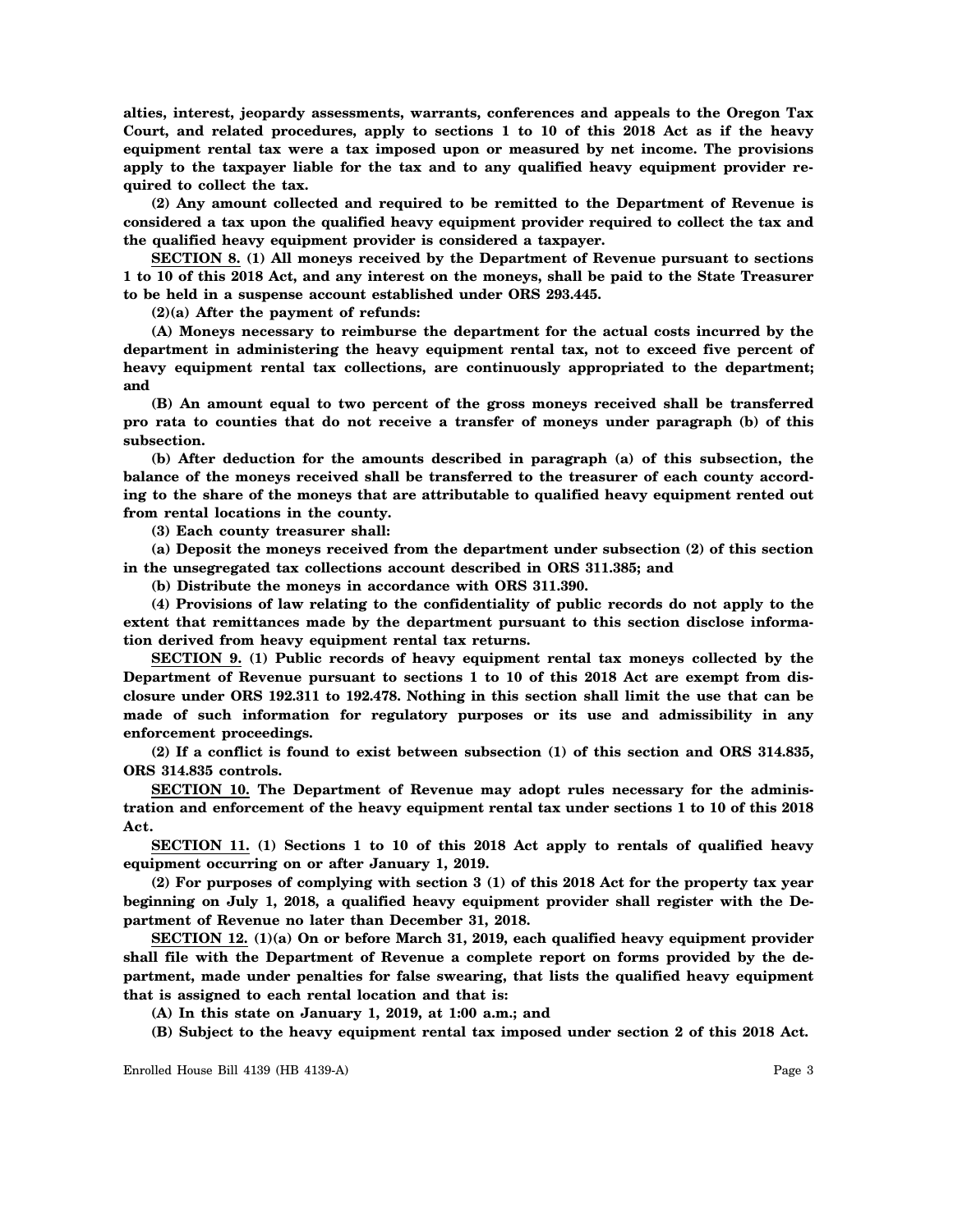**(b) The report required under this subsection shall provide the cost, acquisition date, description and rental location of each piece of qualified heavy equipment.**

**(c) The department shall use the report required under this subsection and the 14 years personal property valuation factors found in Table 2 of the department's Personal Property Valuation Guidelines 2017, as revised effective December 2016, to determine a real market value for the qualified heavy equipment for purposes of this section.**

**(d) For purposes of this section, the department shall determine the maximum assessed value and assessed value for the qualified heavy equipment under ORS 308.153, treating the qualified heavy equipment as new property within the meaning of ORS 308.149 (6)(a)(C).**

**(e) The department shall use the values determined under this section to estimate the amount of ad valorem property taxes that would be due for the property tax year beginning on July 1, 2019, if the qualified heavy equipment were subject to ad valorem property taxation.**

**(2) On or before March 31, 2020, for each rental location, the department shall compare:**

**(a) The total amount of tax reported under section 4 of this 2018 Act, after any adjustment or amended returns, that is attributable to qualified heavy equipment rented out from the rental location during the 2019 calendar year; and**

**(b) The total estimated ad valorem property tax amount determined under subsection (1) of this section.**

**(3)(a) If the total amount determined under subsection (2)(a) of this section is less than the total amount determined under subsection (2)(b) of this section, the department shall collect the amount of the difference from the applicable qualified heavy equipment provider as a supplemental amount of the heavy equipment rental tax imposed under section 2 of this 2018 Act.**

**(b) The supplemental tax amount shall be payable on or before the later of June 30, 2020, or within 60 days after the date of the notice from the department.**

**(c) After retaining moneys necessary to reimburse the department for the actual costs incurred by the department in administering this section, not to exceed five percent of the supplemental tax amount, the department shall remit each net supplemental tax amount collected under this subsection to the treasurer of the county in which the applicable rental location is located and the county treasurer shall deposit all such amounts in the county's unsegregated tax collections account.**

**(4) If the amount determined under subsection (2)(a) of this section is greater than the amount determined under subsection (2)(b) of this section, the department shall, in the department's sole discretion, refund the amount of the difference to the qualified heavy equipment provider without interest or issue the amount of the difference without interest as a credit against future heavy equipment rental tax liabilities of the qualified heavy equipment provider.**

**(5) Provisions of law relating to the confidentiality of public records do not apply to the extent that remittances and refunds made by the department pursuant to this section disclose information derived from heavy equipment rental tax returns.**

**SECTION 13. (1)(a) On or before March 31, 2020, each qualified heavy equipment provider shall file with the Department of Revenue a complete report on forms provided by the department, made under penalties for false swearing, that lists the qualified heavy equipment that is assigned to each rental location and that is:**

**(A) In this state on January 1, 2020, at 1:00 a.m.; and**

**(B) Subject to the heavy equipment rental tax imposed under section 2 of this 2018 Act.**

**(b) The report required under this subsection shall provide the cost, acquisition date, description and rental location of each piece of qualified heavy equipment.**

**(c) The department shall use the report required under this subsection and the 14 years personal property valuation factors found in Table 2 of the department's Personal Property**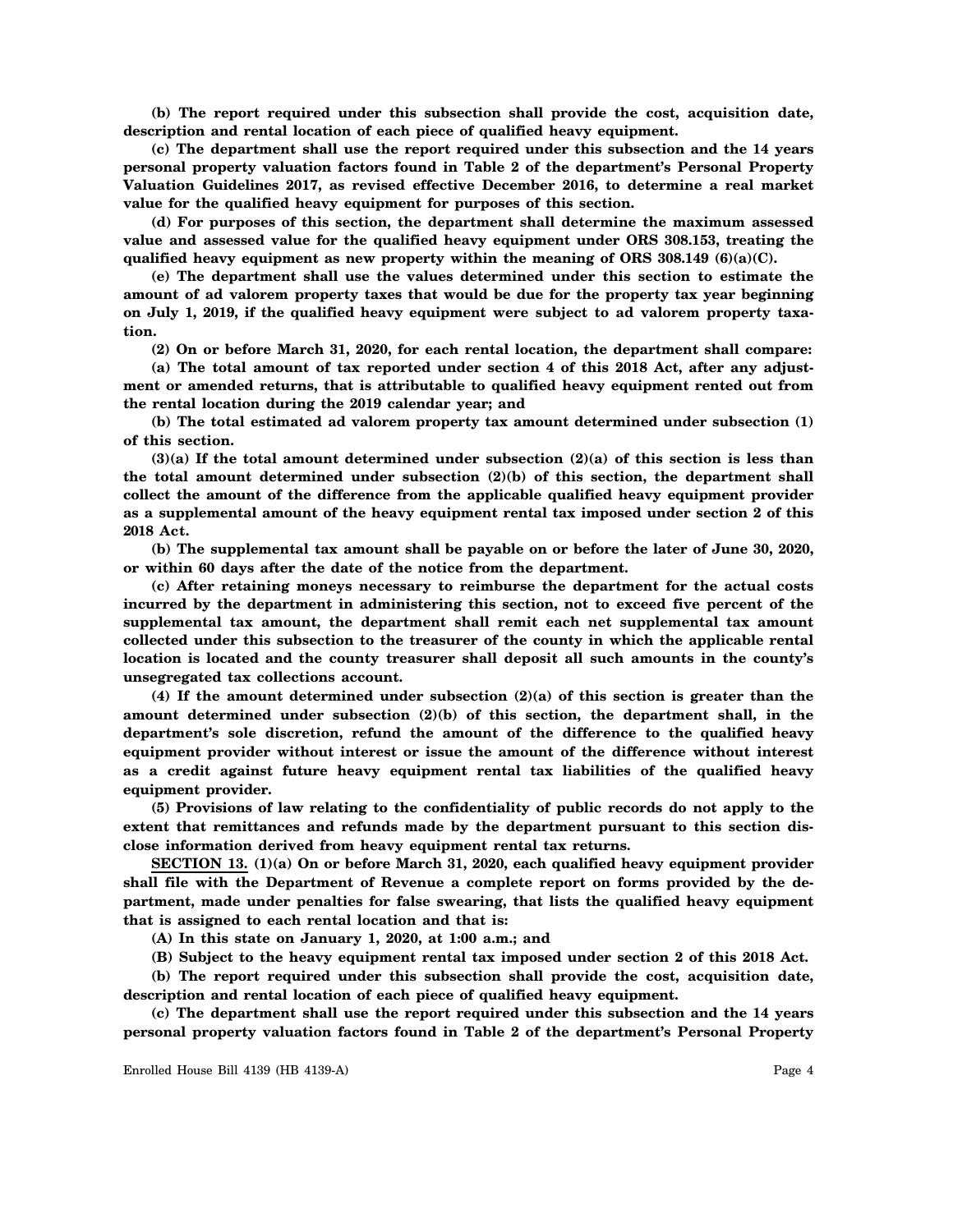**Valuation Guidelines 2017, as revised effective December 2016, to determine a real market value for the qualified heavy equipment for purposes of this section.**

**(d) For purposes of this section, the department shall determine the maximum assessed value and assessed value for the qualified heavy equipment under ORS 308.153, treating the qualified heavy equipment as new property within the meaning of ORS 308.149 (6)(a)(C).**

**(e) The department shall use the values determined under this section to estimate the amount of ad valorem property taxes that would be due for the property tax year beginning on July 1, 2020, if the qualified heavy equipment were subject to ad valorem property taxation.**

**(2) On or before March 31, 2021, for each rental location, the department shall compare:**

**(a) The total amount of tax reported under section 4 of this 2018 Act, after any adjustment or amended returns, that is attributable to qualified heavy equipment rented out from the rental location during the 2020 calendar year; and**

**(b) The total estimated ad valorem property tax amount determined under subsection (1) of this section.**

**(3)(a) If the total amount determined under subsection (2)(a) of this section is less than the total amount determined under subsection (2)(b) of this section, the department shall collect the amount of the difference from the applicable qualified heavy equipment provider as a supplemental amount of the heavy equipment rental tax imposed under section 2 of this 2018 Act.**

**(b) The supplemental tax amount shall be payable on or before the later of June 30, 2021, or within 60 days after the date of the notice from the department.**

**(c) After retaining moneys necessary to reimburse the department for the actual costs incurred by the department in administering this section, not to exceed five percent of the supplemental tax amount, the department shall remit each net supplemental tax amount collected under this subsection to the treasurer of the county in which the applicable rental location is located and the county treasurer shall deposit all such amounts in the county's unsegregated tax collections account.**

**(4) If the amount determined under subsection (2)(a) of this section is greater than the amount determined under subsection (2)(b) of this section, the department shall, in the department's sole discretion, refund the amount of the difference to the qualified heavy equipment provider without interest or issue the amount of the difference without interest as a credit against future heavy equipment rental tax liabilities of the qualified heavy equipment provider.**

**(5) Provisions of law relating to the confidentiality of public records do not apply to the extent that remittances and refunds made by the department pursuant to this section disclose information derived from heavy equipment rental tax returns.**

**SECTION 14. Sections 7, 9 and 10 of this 2018 Act and the definitions provided by section 1 of this 2018 Act apply to sections 12 and 13 of this 2018 Act.**

**SECTION 15. Sections 12 and 13 of this 2018 Act are repealed on January 2, 2022.**

**SECTION 16. (1) Not later than July 1, 2022, the Department of Revenue, after consulting** with the Legislative Revenue Officer as necessary, shall submit a report in the manner pro**vided in ORS 192.245 to the interim committees of the Legislative Assembly related to revenue regarding the heavy equipment rental tax imposed under section 2 of this 2018 Act.**

**(2) For tax years with valuation dates of January 1, 2019, and January 1, 2020, the report shall set forth:**

**(a) The revenue collected under sections 12 (3)(a) and 13 (3)(a) of this 2018 Act, after payment of refunds, for all taxpayers registered as qualified heavy equipment providers; and**

**(b) The amount of ad valorem property taxes that would have been due for the property tax years beginning on July 1, 2019, and July 1, 2020, respectively, if the qualified heavy equipment had been subject to ad valorem property taxation.**